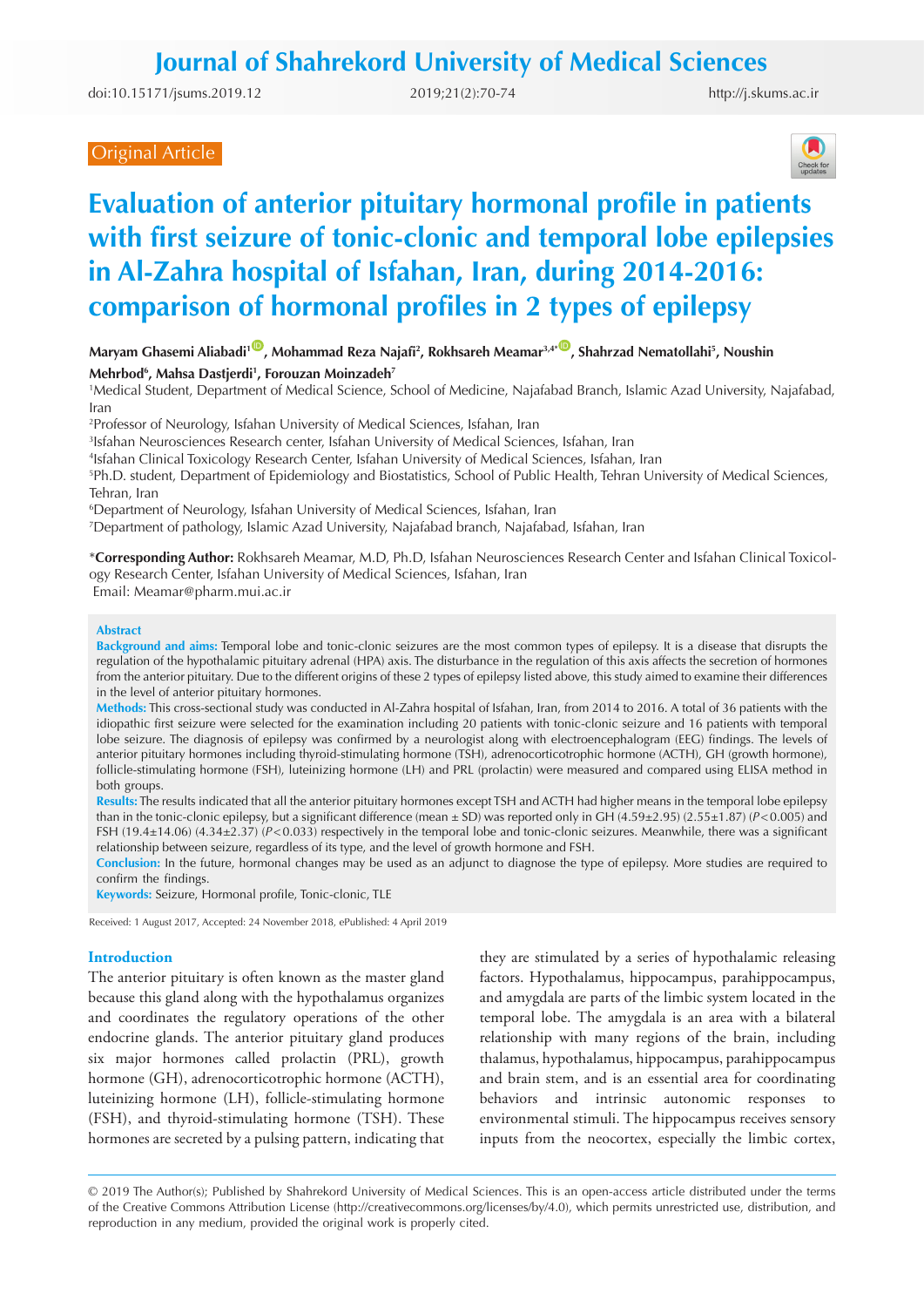amygdala, and hypothalamus. Temporal lobe seizures typically originate from this area. Hippocampus inhibits the activity of the hypothalamic pituitary adrenal (HPA) female, postmenopausal, have Cushing's syndrome, be

axis. The hypothalamus receives information from the hippocampus and amygdala, and the paraventricular nucleus (PVN) of the hypothalamus controls the activity of the HPA axis. Totally, the limbic system regulates intrinsic and autonomic functions, as well as being involved in HPA axis regulation (1). Epilepsy impairs the function of the HPA axis (2). Its effect on the HPA axis can vary between generalized and localized epilepsies so that limbic seizures have stronger and greater effects than generalized seizures. According to previous studies, disruption in HPA axis affects the secretion level of the pituitary hormones resulting in changes in the concentration of these hormones in the blood (1). As epilepsy influences the hormones, the hormones can affect epilepsy. There is an intricate association in the corresponding relationship between epilepsy and such hormones. The effect of hormones on brain excitability can be illustrated by the frequencies of seizures (3, 4). Different sex hormones can be metabolized to different neurosteroids in the brain, so their effect is stronger on excitability. Considering the association between the temporolimbic system and the hypothalamus, epilepsy may modify sex hormones in both genders (5). A research surveying the differences in hormone levels between patients with left and right temporal lobe epilepsies indicated more secretion of gonadotropin-releasing hormone (GnRH) in patients with left temporal lobe epilepsy (TLE) leading to an increased LH/FSH ratio and higher levels of testosterone (6). Another study investigated the level of LH in men with temporal epilepsy suggesting that the secretion of this hormone was confused (7). PRL level was measured after a seizure. It increased in all patients with generalized tonicclonic seizures, most patients with complex partial seizures and some with simple partial seizures (8). Therefore, the goal was to evaluate and compare the anterior pituitary hormones in these 2 types of epilepsy due to the difference in their origins and the corresponding relationship between hormones and epilepsy.

# **Materials and Methods**

This cross-sectional study was conducted at Al-Zahra hospital of Isfahan, Iran, from spring 2014 to winter 2016. The population included all patients with the idiopathic first seizure, 36 persons of whom participated in the study by the consecutive method. The diagnosis of all patients was performed by a neurologist based on the International Classification of Seizures (9) and findings were consolidated based on electroencephalogram (EEG). Patients enrolled in this study included people aged over 18 with the first seizure of tonic-clonic epilepsy (TCE), or the first seizure of TLE referring within the first 24 hours of the seizure. In addition, the patients should not be pregnant, lactating with hypothyroidism and hyperthyroidism, acromegaly, tuberous sclerosis (10), alcohol addicted, have brain tumor, be with chronic anxiety (11), with secondary generalized epilepsy, use hormonal contraceptive methods, be under the hormone replacement therapy, have a history of polycystic ovaries, have irregular menstrual syndrome and suffer from mesial temporal sclerosis. In addition, individuals treated with antiepileptic drugs, people with more than one seizure and those with reluctance to cooperate were excluded from the study. The data collection tool included a personal interview with the patient, an EEG and blood test. Demographic information of patients such as age, sex, marital status, level of education, and time of the seizure occurrence were collected via questionnaires. None of the patients were taking medicine.

Blood samples were obtained from all patients for measurement of anterior pituitary hormones involving FSH (mIu/mL), LH (mIu/mL), ACTH (pg/mL), GH (ng/mL), TSH (micIu/mL) and PRL (ng/mL) with Diasorin kit and electrochemiluminescence device using ELISA method. Data analysis was performed through the SPSS software version 18.0 and descriptive and analytical methods using the *t* test, chi-square test and Pearson correlation coefficient. The significance level for all statistical tests was considered 0.05.

# **Results**

The present study examined 36 patients with generalized and temporal lobe seizures, of whom 20 individuals had a generalized seizure and 16 suffered from temporal lobe seizure. The demographic characteristics of the patients are presented in Table 1.

About 53% of the patients in the tonic-clonic seizure group and 42% of the patients in the temporal lobe seizure group had normal EEGs.

The mean levels of FSH, ACTH, GH, PRL, LH, and TSH are reported in Table 2.

Overall, there was a significant relationship between seizure and GH ( $P = 0.005$ ) and FSH ( $P = 0.033$ ) levels, and no significant relation was found for LH, PRL, ACTH and TSH hormones.

The level of all anterior pituitary hormones other than TSH and ACTH in TLE was higher compared to TCE, but a significant difference was only observed in the levels of GH (*P* = 0.005) and FSH (*P* = 0.033). The levels of both hormones were significantly higher in the temporal lobe type than in the tonic-clonic type of epilepsy.

In TLE, PRL levels had a significant positive correlation with TSH ( $P = 0.007$  and  $r = 0.649$ ) and ACTH ( $P =$ 0.001 and  $r = 0.753$ ). In other words, an increment in PRL increases TSH and ACTH (Table 2).

In TCE, PRL levels had a significant positive correlation with TSH (*P* = 0.005 and r = 0.605) and FSH (*P* = 0.049 and  $r = 445$ ) and LH ( $P = 0.502$  and  $r = 0.441$ ). As a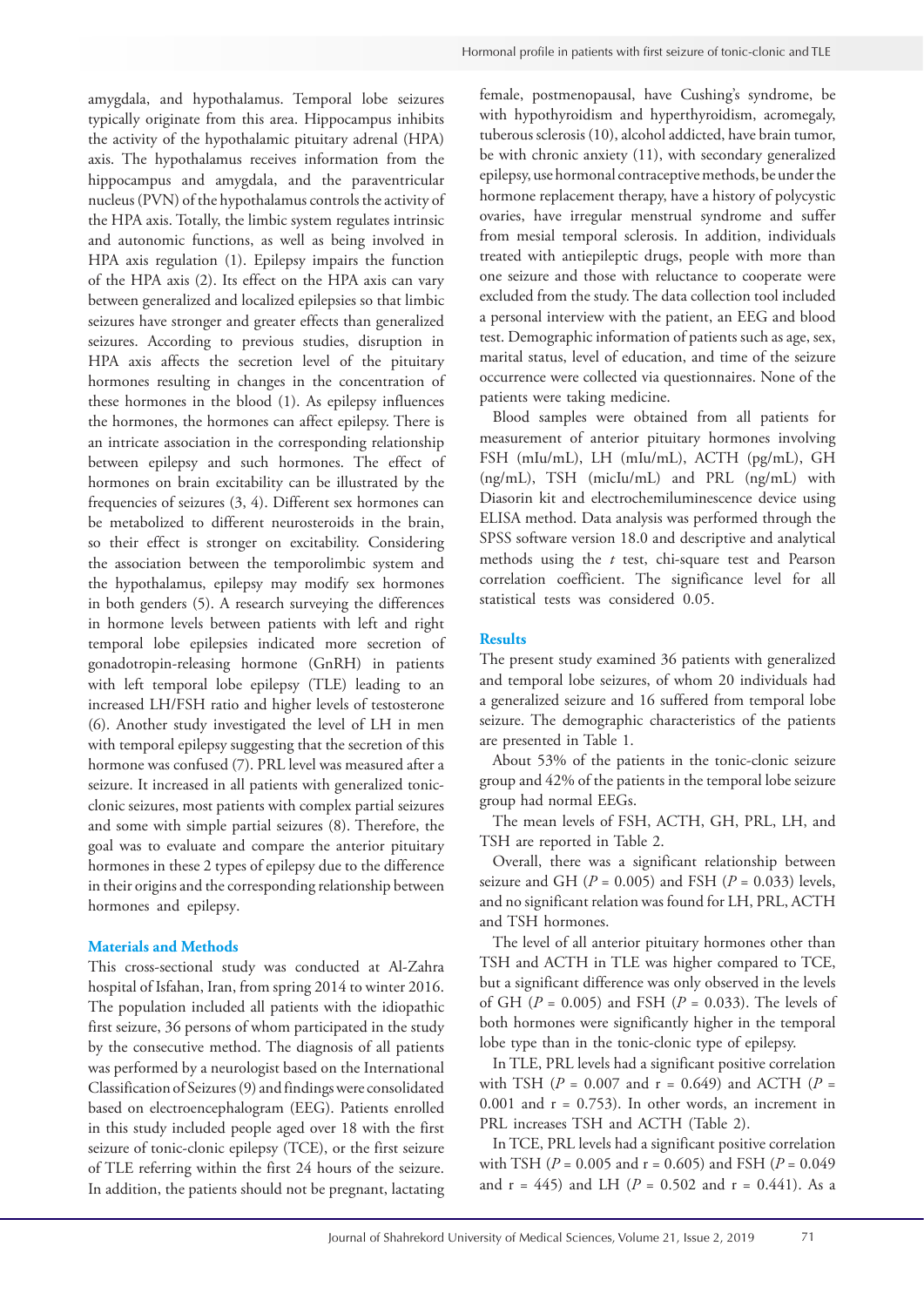#### **Table 1.** Demographic characteristics of patients

| <b>Characteristics</b> |                    | Temporal lobe seizure  | Tonic-clonic seizure   | <b>Seizure</b>         | P value |
|------------------------|--------------------|------------------------|------------------------|------------------------|---------|
| Age (mean $\pm$ SD)    |                    | $32.43 \pm 9.2$        | $27.7 + 13.19$         |                        | 0.232   |
| Sex                    | Male/female (%)    | $8(50\%)/8(50\%)$      | $17(85\%)/3(15\%)$     | 25 (69.4%)/11 (30.6%)  | 0.023   |
| Marriage               | Married/single (%) | $9(56.3\%)$ /7 (43.8%) | $9(45\%)/11(55\%)$     | 18 (50%)/18 (50%)      | 0.502   |
| Time of attack         | Day/night (%)      | 12 (75%)/4 (25%)       | $9(47.4\%)/11(73.3\%)$ | 21 (58.4%)/ 15 (41.6%) | 0.096   |
|                        | Under diploma (%)  | $8(50\%)$              | 9(45%)                 | $17(47.21\%)$          |         |
| <b>Education</b>       | Diploma            | $6(37.5\%)$            | 5(25%)                 | $11(30.5\%)$           | 0.216   |
|                        | College            | $2(12.5\%)$            | $6(30\%)$              | $8(22.3\%)$            |         |

**Table 2.** Comparison of the level of hormones in 2 types of tonic-clonic and temporal lobe epilepsies

|                 |               | Seizure           |               |                      |              |         |
|-----------------|---------------|-------------------|---------------|----------------------|--------------|---------|
| <b>Hormones</b> | Tonic -clonic |                   |               | <b>Temporal lobe</b> |              | P value |
|                 | <b>Number</b> | $Mean \pm SD$     | <b>Number</b> | $Mean \pm SD$        |              |         |
| <b>TSH</b>      | 20            | $2.96 \pm 3.31$   | 16            | $2.15 \pm 1.1$       | $0.4 - 4.6$  | 0.355   |
| <b>GH</b>       | 20            | $1.87 \pm 2.55$   | 16            | $4.59 \pm 2.95$      | Up to $14$   | 0.005   |
| <b>ACTH</b>     | 20            | $33.47 \pm 17.67$ | 16            | $23.7 \pm 20.7$      | $Up$ to $71$ | 0.136   |
| PRL             | 20            | $14.15 \pm 8.81$  | 16            | $15.42 \pm 16.61$    | $2 - 24$     | 0.77    |
| <b>FSH</b>      | 20            | $4.34 \pm 2.37$   | 16            | $14.06 \pm 19.4$     | $1 - 7$      | 0.033   |
| LH              | 20            | $6.19 \pm 5.56$   | 16            | $9.37 \pm 6.18$      | $1 - 8$      | 0.116   |

Abbreviations: TSH, thyroid-stimulating hormone; ACTH, adrenocorticotrophic hormone; GH, growth hormone; FSH, follicle-stimulating hormone, LH, luteinizing hormone, PRL, prolactin.

matter of fact, PRL increment leads to an increase in TSH, FSH and LH levels.

## **Discussion**

In this study, there was a significant relationship between seizure and levels of GH and FSH hormones, and no significant relationship was found between the other hormones.

The level of all hormones other than TSH and ACTH was high in the temporal lobe seizure than in the tonicclonic seizure, but a significant difference was observed only in the levels of the GH and FSH. The levels of both hormones were significantly higher in the temporal lobe type than in the TCE.

The anterior pituitary is often known as the master gland since it organizes and coordinates the regulation of other endocrine glands, along with the hypothalamus. Pituitary hormones are secreted by a pulsing pattern, indicating that they are stimulated by a series of hypothalamic releasing factors. Temporal lobe seizure originates from the temporal lobe area which plays an important role in organizing sensory inputs as well as in auditory, lingual, and verbal comprehension.

The hippocampus, parahippocampus, amygdala, and hypothalamus are parts of the limbic system located in the temporal lobe. Amygdala is an area that has a bilateral relationship with many brain regions, including thalamus, hypothalamus, hippocampus, parahippocampus, and brain stem. The amygdala is an essential area for coordinating

behaviors and autonomic and intrinsic response to environmental stimuli (especially with emotional content) and stimulates the secretion of glucocorticoids. Therefore, damage to the amygdala reduces the response to emotional stimuli. The hippocampus receives sensory inputs from the neocortex, especially the limbic cortex, amygdala, and hypothalamus. Temporal lobe seizure typically originates from this area. Hippocampus inhibits the activity of the HPA axis. The hypothalamus receives information from the hippocampus and the amygdala, and the PVN of hypothalamus controls the activity of the HPA axis, which has a direct relationship with the limbic system and the PVN. Furthermore, the limbic system adjusts the autonomic and intrinsic function, especially in response to emotional stimuli. This system is also involved in regulating the HPA axis (1).

In patients with epilepsy, the base level of stress hormones increases, which can increase subsequent seizures. Epilepsy impairs the regulation of the HPA axis function (2). The effect of epilepsy on HPA can be different in generalized and localized epilepsies. Limbic system seizures have more powerful and bigger effects than generalized seizures (1). Activation of HPA by initial seizure may be related to subsequent seizures (2). Therefore, it is reasonable that the differences between levels of hormones were observed in both types of seizures in this study and other findings are in accordance with that.

A research studied FSH levels in 33 male patients with seizure and 11 healthy individuals in the control group.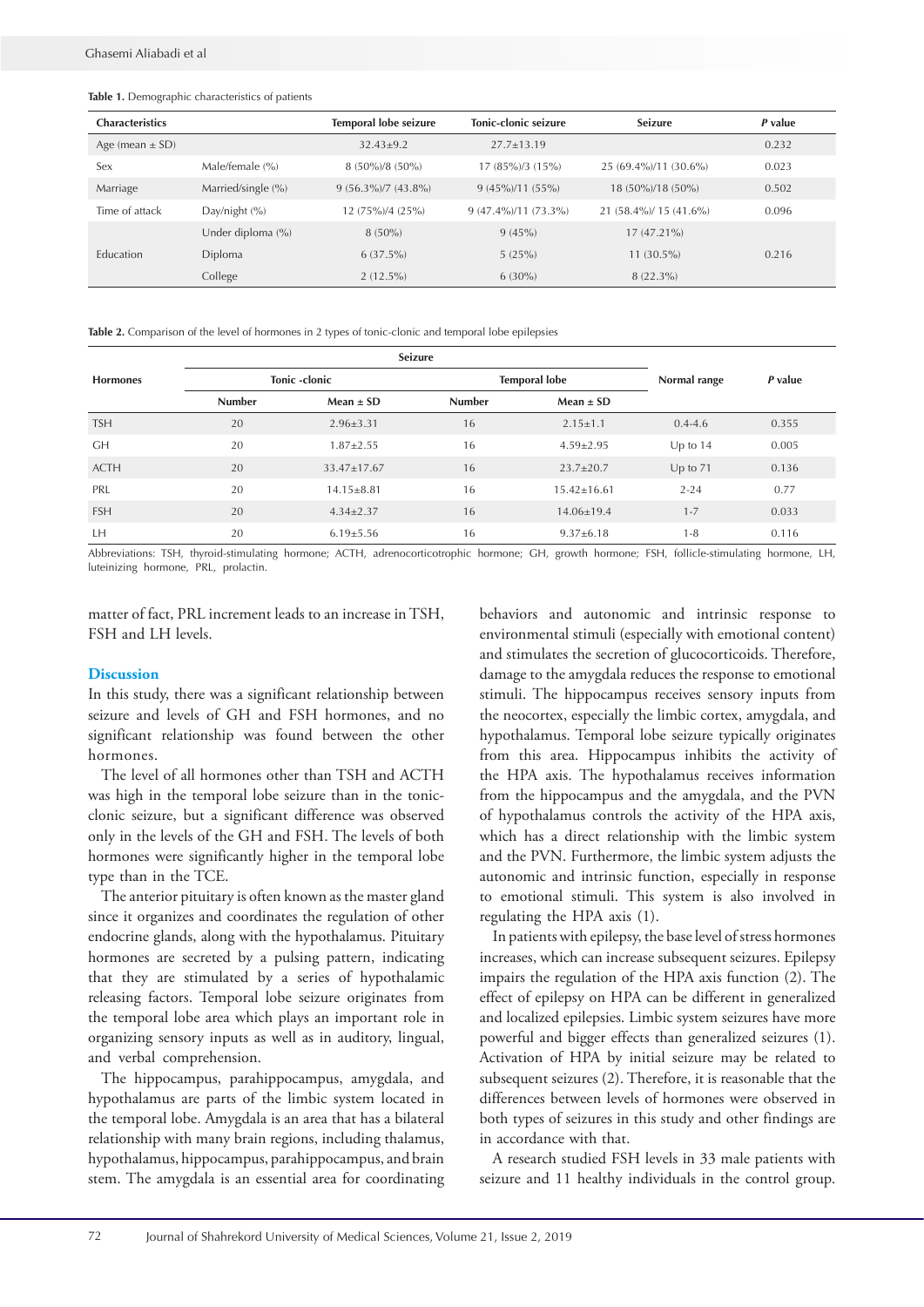The level of FSH in patients significantly increased (12). In another study, the level of this hormone was measured in 2 types of epilepsy, which increased only in female participants (13).

The brain controls the reproductive function by regulating the hypothalamus in the pituitary gland (14). The areas of the hypothalamus, involved in GnRH secretion and regulation, receive extensive direct communication from the cerebral hemispheres, especially the temporolimbic structures and amygdale (12,15). The temporal lobe seizure increases the frequency of GnRH secretions, which is associated with an increase in the LH/ FSH ratio. Different sex hormones can be metabolized into different neurosteroids in the brain and their effect on excitability is stronger. Estrogen further stimulates the development of epilepsy, while progesterone has an antiepileptic effect.

Fluctuations in hormonal levels, especially in estrogen and progesterone levels, are associated with changes in seizure patterns. These hormones seem not to be the primary cause of seizure but can alter the pattern of seizures. They can also affect brain function by disturbing specific hormonal receptors that affect the neurons. The high density of these receptors is seen in areas that are important in causing seizures (12). In a study, Premarin, an injectable estrogen, was injected into 16 women with epilepsy, by which seizure increased in 11 of them. Compared with estrogen, progesterone injections in people with epilepsy reduced their seizures (16).

Testosterone and its effect on seizure depend on its metabolites. Estradiol and 3-α-androstenediol stimulate seizure. Dihydrotestosterone reduces neuronal excitability (12).

In a study on 49 selected patients suffering from one of these 2 types of epilepsy, regardless of gender, the level of GH increased in some patients with TCE but the level of this hormone did not significantly increase in subjects with complex partial epilepsy  $(17)$ .

Another study measured the level of GH in 12 patients with both types of epilepsy and 28 healthy cases in the control group. This study showed that the amount of GH increased following seizures (18).

The serum level of ghrelin (a hormone secreted mainly from the stomach) increases in the case of epilepsy. When ghrelin enters the nervous system via a blood-brain barrier, it enhances the GH gene expression in the hippocampus and the cortex leads to increased secretion (19).

Comparison of PRL levels of serum in 2 groups of epilepsy in previous studies showed that serum PRL levels had more increment in TLE (13). In another study, serum PRL was examined in more than 500 seizures which increased in 88% of tonic-clonic seizures and 78% of temporal lobe seizures (20). The factor that contributed to differences in the results of PRL in this study and other studies was that the time constraints for blood sampling

were not considered, while other studies have regarded specific time for sampling.

In a study on patients with temporal lobe and tonicclonic epilepsies, higher levels of ACTH secretion were observed after epileptic seizures (21).

An increase in LH levels was observed in a study on women with multiple epileptic seizures without consuming antiepileptic drugs (22).

A research that measured the level of TSH in patients with epilepsy and control group showed no difference between the affected and healthy subjects (23).

Another research compared TSH levels in 88 patients with seizure and in 30 healthy individuals in control group, where and the level of this hormone was reported to be high in 4% of the patients (24).

Patients in this study referred after the first seizure and their number was limited, while individuals with chronic epilepsy were selected in other studies. This may cause some differences compared to previous studies.

The strength of our study was examining patients with the first epileptic seizure. These patients did not take any medication.

Antiepileptic drugs also cause hormonal changes, because they, directly and indirectly, affect the function of the HPA axis (25). These drugs accelerate the metabolism of hormones by inducing effects on the liver enzymes and reducing their serum concentrations. Antiepileptic drugs can alter endocrine function in both genders with epilepsy, and this change can cause significant reproductive disturbances (12).

## **Conclusion**

The current study found a significant relationship between seizure and levels of GH and FSH hormones, and no significant relationship was observed with other hormones.

The level of all hormones except TSH and ACTH was higher in temporal lobe seizure than in tonic-clonic seizure, but there was a significant difference only in the level of GH and FSH. The level of both hormones in the temporal lobe type is significantly higher compared to TCE. Extensive studies along with more patients are required to consolidate these findings.

**Conflict of interests**  None.

#### **Ethical considerations**

The study was approved by the ethics committee of Isfahan University Of Medical Sciences (No. 293057).

#### **Acknowledgments**

We appreciate the staff of Al-Zahra hospital and university professors who collaborated in this research (Research code: 293057).

#### **References**

1. Maguire J, Salpekar JA. Stress, seizures, and hypothalamicpituitary-adrenal axis targets for the treatment of epilepsy. Epilepsy Behav. 2013;26(3):352-62. doi: 10.1016/j.